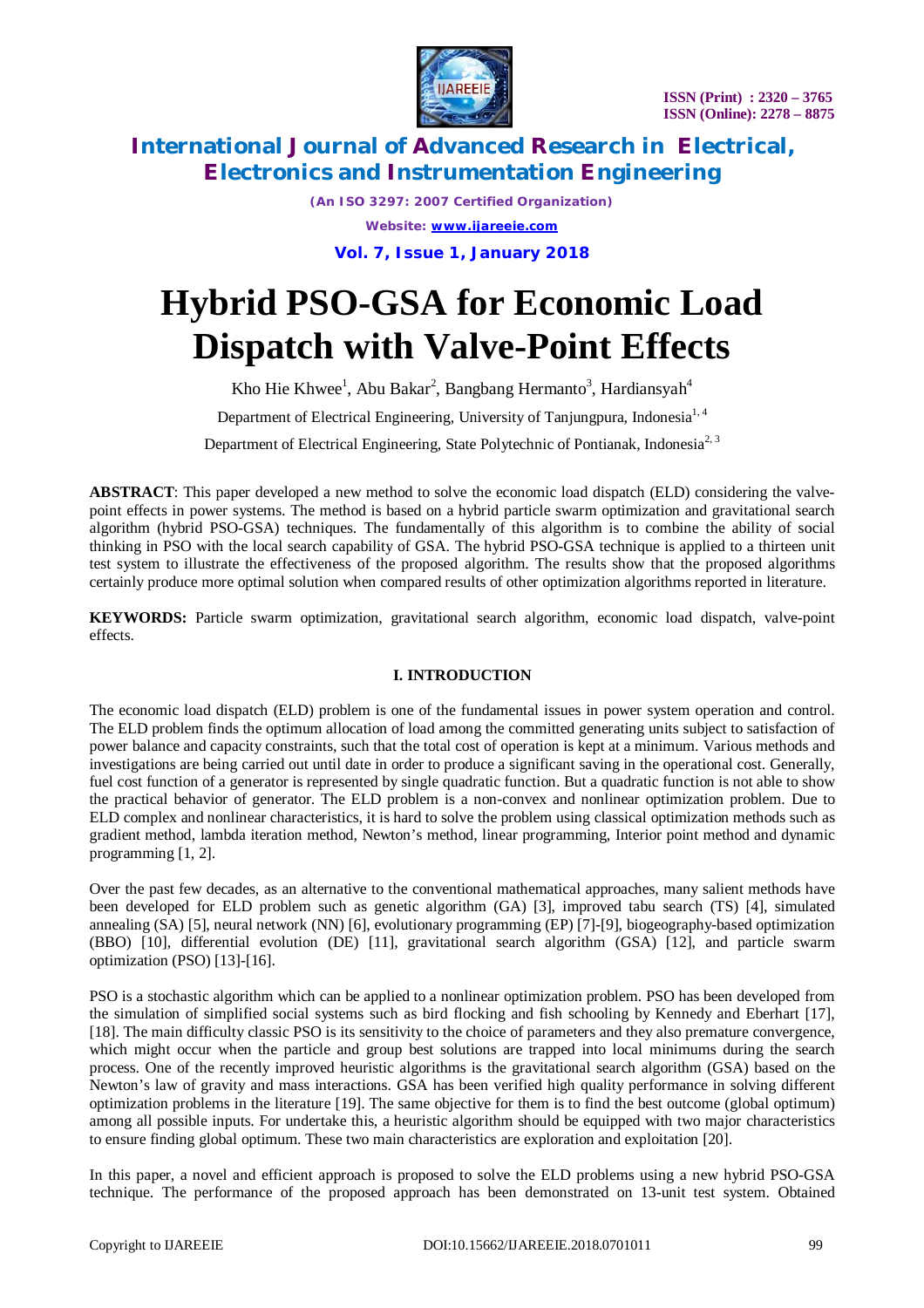

*(An ISO 3297: 2007 Certified Organization)*

*Website: [www.ijareeie.com](http://www.ijareeie.com)*

### **Vol. 7, Issue 1, January 2018**

simulation results demonstrate that the proposed method provides very remarkable results for solving the ELD problem. The results have been compared with other optimization reported in the literature.

### **II. PROBLEM FORMULATION**

The main objective of an ELD problem is to find the optimal combination of power generations that minimizes the total generation cost while satisfying equality and inequality constraints. The fuel cost curve for each unit is assumed to be approximated by segments of quadratic functions of the active power output of the generator. For a given power system network, the problem may be explained as optimization (minimization) of total fuel cost as defined by (1) under a set of operating constraints.

$$
F_T = \sum_{i=1}^n F_i(P_i) = \sum_{i=1}^n \left( a_i P_i^2 + b_i P_i + c_i \right) \tag{1}
$$

where  $F_T$  is total fuel cost of generation in power system (\$/hr),  $a_i$ ,  $b_i$ , and  $c_i$  are the cost coefficient of the *i*-th generator,  $P_i$  is the power generated by the *i*-th unit and *n* indicates the number of generators.

### **2.1. Active Power Balance Equation**

For the balance of power, an equality constraint should be satisfied. The total generated power should be the same as total load demand plus the total transmission loss.

$$
P_D = \sum_{i=1}^{n} P_i - P_{Loss} \tag{2}
$$

where *P<sup>D</sup>* is the total load demand and *PLoss* is total transmission loss. The transmission losses *PLoss* can be calculated by using  $B$  matrix technique and is defined by  $(3)$  as,

$$
P_{Loss} = \sum_{i=1}^{n} \sum_{j=1}^{n} P_i B_{ij} P_j + \sum_{i=1}^{n} B_{0i} P_i + B_{00}
$$
\n(3)

where  $B_{ij}$  is coefficient of transmission losses and the  $B_{0i}$  and  $B_{00}$  is matrix for loss in transmission which are constant under certain assumed conditions.

### **2.2. Minimum and Maximum Power Limits**

The output power of each generator should lie between minimum and maximum limits, so that

$$
P_i^{\min} \le P_i \le P_i^{\max} \quad \text{for} \quad i = 1, 2, \cdots, n \tag{4}
$$

where  $P_i^{\min}$  and  $P_i^{\max}$  are the minimum and maximum outputs of the *i*-th generator, respectively.

### **2.3. Valve Point Effects**

The fuel cost function with the valve-point effects of the thermal generating unit are taken into consideration in the ELD problem by superimposing the basic quadratic fuel-cost characteristics with the rectified sinusoidal component as follows [14]:

$$
F_T = \sum_{i=1}^{n} F(P_i) = \sum_{i=1}^{n} \left( a_i P_i^2 + b_i P_i + c_i + \left| e_i \times \sin\left(f_i \times \left(P_i^{\min} - P_i\right)\right) \right| \right) \tag{5}
$$

where *F<sup>T</sup>* is total fuel cost of generation in (\$/hr) including valve point loading, *e<sup>i</sup>* , *f<sup>i</sup>* are fuel cost coefficients of the *i-*th generating unit reflecting valve-point effects.

### **III. META-HEURISTIC OPTIMIZATION**

### **3.1. Overview of Particle Swarm Optimization (PSO)**

The particle swarm optimization (PSO) algorithm is introduced by Kennedy and Eberhart based on the social behavior metaphor. In PSO a potential solution for a problem is considered as a bird without quality and volume, which is called a particle, flying through a *D*-dimensional space by adjusting the position in search space according to its own experience and its neighbors. In PSO, the *i-*th particle is represented by its position vector *x<sup>i</sup>* in the *D*-dimensional space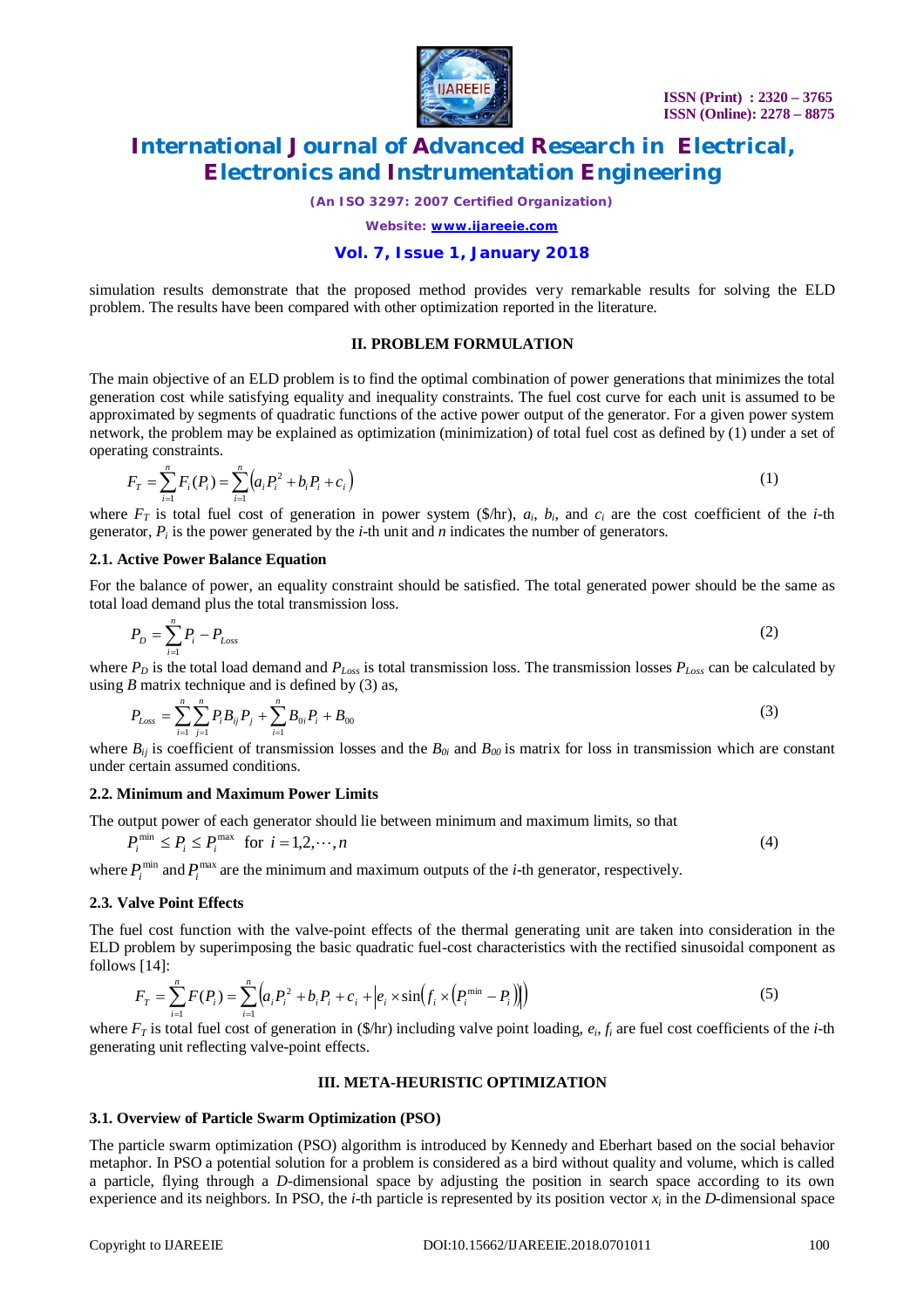

*(An ISO 3297: 2007 Certified Organization)*

*Website: [www.ijareeie.com](http://www.ijareeie.com)*

### **Vol. 7, Issue 1, January 2018**

and its velocity vector  $v_i$ . In each time step  $t$ , the particles calculate their new velocity then update their position according to equations (6) and (7) respectively.

$$
v_i^{t+1} = w \times v_i^t + c_1 \times r_1 \times (pbest_i - x_i^t) + c_2 \times r_2 \times (gbest - x_i^t)
$$
\n
$$
\tag{6}
$$

$$
x_i^{k+1} = x_i^k + v_i^{k+1} \tag{7}
$$

$$
w = w_{\text{max}} - \left(\frac{(w_{\text{max}} - w_{\text{min}})}{Iter}\right) \times Iter \tag{8}
$$

where  $v_i^t$  is velocity of particle *i* at iteration t, *w* is inertia factor,  $c_1$  and  $c_2$  are accelerating factor,  $r_1$  and  $r_2$  are positive random number between 0 and 1, *pbest<sup>i</sup>* is the best position of particle *i*, *gbest* is the best position of the group, *wmax* and *wmin* are maximum and minimum of inertia factor, *Itermax* is maximum iteration, *n* is number of particles.

The PSO begin with randomly placing the particles in a problem space. In each iteration, the velocities of particles are calculated using (6). After defining the velocities, position of masses can be calculated as (7). The process of changing particles' position will continue until the stop criteria is reached.

### **3.2. Gravitational Search Algorithm (GSA)**

Gravitational Search Algorithm (GSA) is a novel heuristic optimization technique which has been proposed by E. Rashedi et al in 2009 [19]. The basic physical theory which GSA is inspired from the Newton's theory. This algorithm, which is based on the Newtonian physical law of gravity and law of motion, has great potential to be a breakthrough optimization method. In the GSA, consider a system with *N* agent (mass) in which position of the *i-th* mass is defined as follows:

$$
X_i = (x_i^1, \dots, x_i^d, \dots, x_i^n), \quad i = 1, 2, \dots, m
$$
\n<sup>(9)</sup>

where  $x_i^d$  is position of the *i-th* mass in the *d-th* dimension and *n* is dimension of the search space. At the specific time *t* a gravitational force from mass *j* acts on mass *i*, and is defined as follows:

$$
F_{ij}^d(t) = G(t) \frac{M_i(t) \times M_j(t)}{R_{ij}(t) + \varepsilon} \left( x_j^d(t) - x_i^d(t) \right)
$$
\n
$$
(10)
$$

where  $G(t)$  is the gravitational constant at time *t*,  $M_i(t)$  and  $M_i(t)$  are the masses of the objects *i* and *j*, and *ε* is a small constant, and  $R_i(t)$  is the Euclidean distance between the two objects *i* and *j* objects described as follows:

$$
R_{ij}(t) = \left\| X_i(t), X_j(t) \right\|_2 \tag{11}
$$

The masses of the agents are calculated as follows by comparison of fitness:

$$
m_i(t) = \frac{fit_i(t) - worst(t)}{best(t) - worst(t)}
$$
\n(12)

$$
M_i(t) = \frac{m_i(t)}{m}
$$
 (13)

$$
(t) = \frac{m_i(t)}{\sum_{j=1}^m m_j(t)}
$$

where  $f_i(t)$  represents the fitness value of the agent *i* at time *t*, *best(t)* is maximum fitness values of all agents and *worst(t)* is the minimum fitness.

Randomly initialized gravitational constant *G(t)* is decreased according to the time as follows:

$$
G(t) = G_0 e^{-\alpha \frac{t}{T}}
$$
\n
$$
(14)
$$

where  $\alpha$  and  $G_0$  are descending cooefficient and initial value respectively, t is current iteration, and T is maximum number of iterations.

The total force that acts on agent *i* in the dimension *d* is described as follows: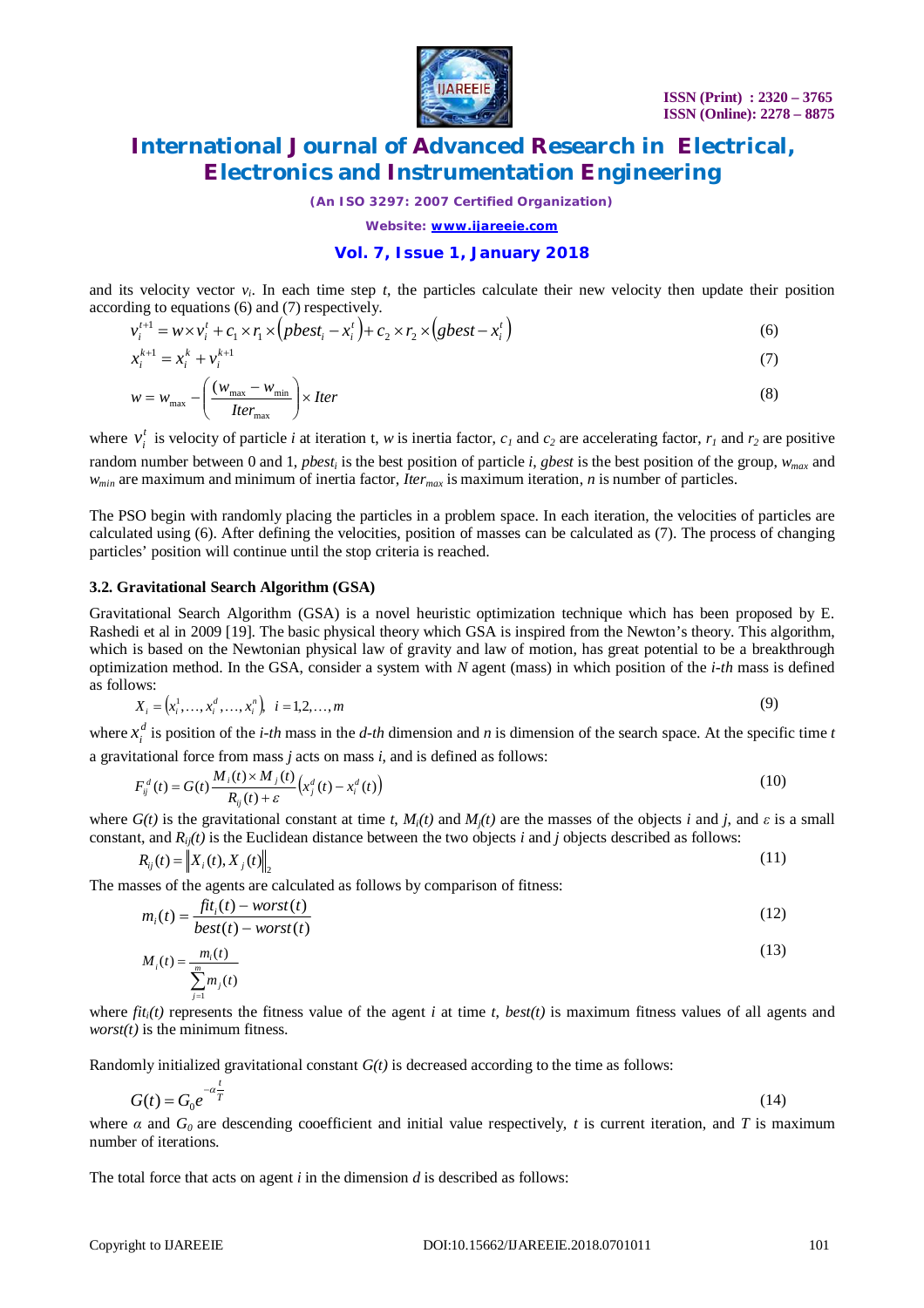**Electronics and Instrumentation Engineering** *(An ISO 3297: 2007 Certified Organization)*

*Website: [www.ijareeie.com](http://www.ijareeie.com)*

### **Vol. 7, Issue 1, January 2018**

 $f_i^d(t) = \sum_{\substack{j=1 \ j \neq i}} r$  *and j*  $\equiv$ where *rand<sup>j</sup>* is a random number interval [0, 1].

 $F_i^d(t) = \sum$  rand  $_i F_{ii}^d(t)$ 1  $F_i^d(t) = \sum$  *rand* <sub>*i*</sub>  $F_{ij}^d(t)$ *m*

According to the law of motion, the acceleration of the agent *i*, at time *t*, in the *d* dimension,  $a_i^d(t)$  is given as follows:

$$
a_i^d(t) = \frac{F_i^d(t)}{M_{ii}(t)}
$$
(16)

Then, the searching strategy can be described by the next velocity and next position of an agent. The next velocity function is the sum of the current velocity and its current acceleration. The current acceleration is described as the initial acceleration calculated from (16). The initial position is calculated from (9) and the initial speed is determined by producing a zero matrix, which has a dim x *N* dimension (dim: dimension of problem, *N*: number of agents). Also, the next position function is the sum of the current position and the next velocity of that agent. These functions are shown as follows:

$$
v_i^d(t+1) = rand_i \times v_i^d(t) + a_i^d(t)
$$
\n(17)

$$
x_i^d(t+1) = x_i^d(t) + v_i^d(t+1)
$$
\n(18)

were *rand<sub>i</sub>* is a random number interval [0, 1],  $v_i^d(t)$  is the velocity and  $x_i^d(t)$  is the position of an agent at time *t* in the *d* dimension.

While solving an optimization problem with GSA, at the beginning of the algorithm, every agent is located at a certain point of the search space, which represents a solution to the problem at every unit of time. Next, according to (17) and (18), masses are evaluated and their next positions are calculated. Then, gravitational constant *G*, masses *M*, and acceleration  $\alpha$  are calculated through (12)–(14) and (16) and updated at every time cycle. The search process is stopped after a certain amount of time.

### **3.3. The Hybrid PSO-GSA**

A hybrid PSO-GSA approach is an integrated approach between PSO and GSA which combines the ability of social thinking (*gbest*) in PSO with the local search capability of GSA. In order to combine these algorithms, the updated velocity of agent *i* can be calculated as follows [20]:

$$
V_i(t+1) = w \times V_i(t) + c_1 \times rand_i \times a_i(t) + c_2 \times rand_i \times (gbest - X_i(t))
$$
\n
$$
(19)
$$

where  $V_i(t)$  is the velocity of agent *i* at iteration *t*,  $c_j$  is a weighting factor, *w* is a weighting function, *rand* is a random number between 0 and 1, *ai*(t) is the acceleration of agent *i* at iteration *t*, and *gbest* is the best solution so far.

The updating position of the particles at each iteration as follows:

$$
X_i(t+1) = X_i(t) + V_i(t)
$$
\n(20)

In hybrid PSO-GSA, at the beginning of the algorithm, all agents are randomly initialized. Each mass (agent) is considered as a candidate solution. After initialization, Gravitational force, gravitational constant, and resultant forces among agents are calculated using (10), (14), and (15) respectively. After that, the acceleration of particles are defined as (16) and updated at every time cycle. After calculating the accelerations and with updating the best solution so far, the velocities of all agents can be calculated using (19). Finally, the positions of agents are defined as (20). The search process is stopped after a certain amount of time.

**International Journal of Advanced Research in Electrical,** 

 $=\sum rand_i F_{ii}^d(t)$  (15)

 **ISSN (Print) : 2320 – 3765 ISSN (Online): 2278 – 8875**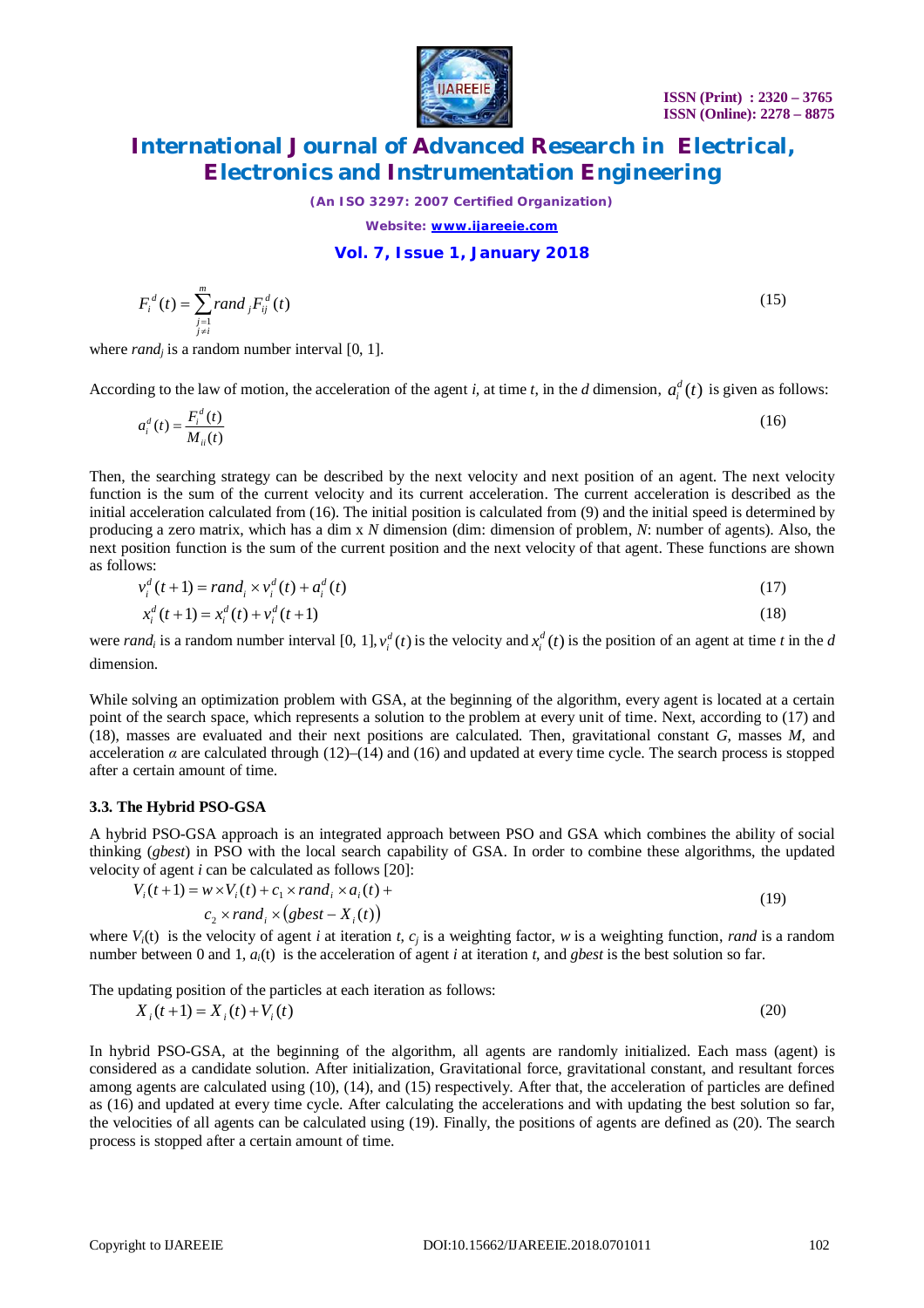

*(An ISO 3297: 2007 Certified Organization)*

*Website: [www.ijareeie.com](http://www.ijareeie.com)*

### **Vol. 7, Issue 1, January 2018**

### **IV. SIMULATION RESULTS**

In order to validate the robustness of the proposed technique, a 13-unit system was tested. The generators data are shown in Table 1 [8]. In this sample system consisting of thirteen generators with valve-point effects and have a total load demands of 1800 MW and 2520 MW, respectively. The PSO-GSA parameters used for the simulation are adopted as follow:  $c_1 = 0.5$ ,  $c_2 = 1.5$ ,  $w = \text{rand}[0, 1]$ ,  $\alpha$  $= 20$  and  $G<sub>0</sub> = 100$ . The population size *N* and maximum iteration number *T* are set to 30 and 100, respectively.

The results obtained by proposed methods are compared with other optimization algorithms as presented in Table 2 and Table 3 for load demands of 1800 MW and 2520 MW, respectively. In Table 2, generation outputs and corresponding cost obtained by the proposed method are compared with those of NN-EPSO, EP-EPSO, and GSA [12, 21]. The proposed algorithm provides a better solution (total generation cost of 17517.0118 \$/hr) than other methods while satisfying the system constraints. In Table 3, generation outputs and corresponding cost obtained by the proposed method are compared with those of GA-SA, PSO-SQP, and GSA [12, 21]. The proposed algorithm provides a better solution (total generation cost of 24019.8924 \$/hr) than other methods while satisfying the system constraints. We have also observed that the solutions using hybrid PSO-GSA algorithm always are satisfied with the equality and inequality constraints.

| Unit | $P_{min}$ (MW) | $P_{max}$ (MW) | a       | b    | $\mathbf{C}$ | e          | f     |
|------|----------------|----------------|---------|------|--------------|------------|-------|
|      | $\Omega$       | 680            | 0.00028 | 8.10 | 550          | 300        | 0.035 |
| 2    | $\overline{0}$ | 360            | 0.00056 | 8.10 | 309          | 200        | 0.042 |
| 3    | $\theta$       | 360            | 0.00056 | 8.10 | 307          | <b>200</b> | 0.042 |
| 4    | 60             | 180            | 0.00324 | 7.74 | 240          | 150        | 0.063 |
| 5    | 60             | 180            | 0.00324 | 7.74 | 240          | 150        | 0.063 |
| 6    | 60             | 180            | 0.00324 | 7.74 | 240          | 150        | 0.063 |
| 7    | 60             | 180            | 0.00324 | 7.74 | 240          | 150        | 0.063 |
| 8    | 60             | 180            | 0.00324 | 7.74 | 240          | 150        | 0.063 |
| 9    | 60             | 180            | 0.00324 | 7.74 | 240          | 150        | 0.063 |
| 10   | 40             | 120            | 0.00284 | 8.60 | 126          | 100        | 0.084 |
| 11   | 40             | 120            | 0.00284 | 8.60 | 126          | 100        | 0.084 |
| 12   | 55             | 120            | 0.00284 | 8.60 | 126          | 100        | 0.084 |
| 13   | 55             | 120            | 0.00284 | 8.60 | 126          | 100        | 0.084 |

### **Table 1** Generating units capacity and coefficients

**Table 2** Comparison between several methods ( $P_D = 1800$  MW)

| Unit power output            | <b>NN-EPSO [21]</b> | <b>EP-EPSO</b> [21] | GSA [12]   | PSO-GSA    |
|------------------------------|---------------------|---------------------|------------|------------|
| $P1$ (MW)                    | 490.0000            | 505.4731            | 628.3185   | 425.0980   |
| $P2$ (MW)                    | 189,0000            | 254.1686            | 149.5996   | 182.5087   |
| $P3$ (MW)                    | 214.0000            | 253.8022            | 222.7492   | 133.5717   |
| <b>P4 (MW)</b>               | 160,0000            | 99.8350             | 109.8666   | 162.4450   |
| <b>P5 (MW)</b>               | 90.0000             | 99.3296             | 109.8665   | 153.9582   |
| <b>P6 (MW)</b>               | 120.0000            | 99.3035             | 109.8665   | 113.9438   |
| P7 (MW)                      | 103.0000            | 99.7772             | 109.8665   | 133.8305   |
| <b>P8 (MW)</b>               | 88.0000             | 99.0317             | 60.0000    | 104.7926   |
| <b>P9 (MW)</b>               | 104.0000            | 99.2788             | 109.8666   | 85.6033    |
| $P10$ (MW)                   | 13.0000             | 40.0000             | 40.0000    | 66.7367    |
| <b>P11 (MW)</b>              | 58.0000             | 40.0000             | 40.0000    | 60.8971    |
| $P12$ (MW)                   | 66.0000             | 55.0000             | 55.0000    | 77.3235    |
| $P13$ (MW)                   | 55.0000             | 55,0000             | 55,0000    | 99.2915    |
| Total output power (MW)      | 1800                | 1800                | 1800       | 1800       |
| Total generation cost (\$/h) | 18442.5931          | 17932.4766          | 17960.3684 | 17517.0118 |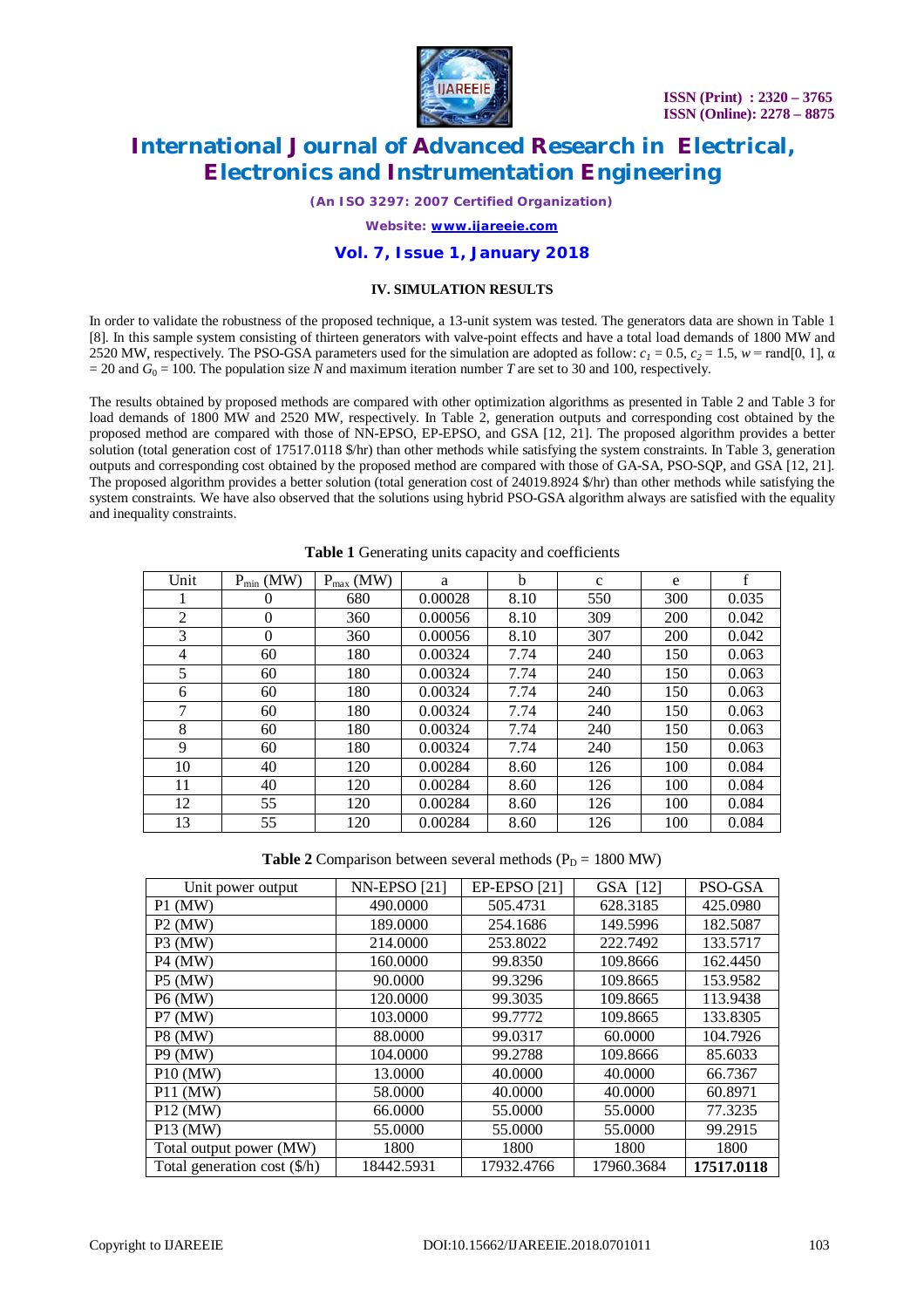

*(An ISO 3297: 2007 Certified Organization)*

*Website: [www.ijareeie.com](http://www.ijareeie.com)*

### **Vol. 7, Issue 1, January 2018**

**Table 3** Comparison between several methods  $(P_D = 2520 \text{ MW})$ 

| Unit power output            | GA-SA [21] | <b>PSO-SQP</b> [21] | GSA [12]   | PSO-GSA    |
|------------------------------|------------|---------------------|------------|------------|
| $P1$ (MW)                    | 628.23     | 628.3205            | 628.3185   | 590.3875   |
| $P2$ (MW)                    | 299.22     | 299.0524            | 299.1993   | 322.2105   |
| $P3$ (MW)                    | 299.17     | 298.9681            | 294.5730   | 319.4067   |
| <b>P4 (MW)</b>               | 159.12     | 159.4680            | 159.7331   | 170.7089   |
| <b>P5 (MW)</b>               | 159.95     | 159.1429            | 159.7331   | 136.4957   |
| <b>P6 (MW)</b>               | 158.85     | 159.2724            | 159.7331   | 157.6274   |
| P7 (MW)                      | 157.26     | 159.5371            | 159.5371   | 128.8908   |
| <b>P8 (MW)</b>               | 159.93     | 158.8522            | 159.7331   | 131.4204   |
| <b>P9 (MW)</b>               | 159.86     | 159.7845            | 159.7331   | 158.3310   |
| $P10$ (MW)                   | 110.78     | 110.9618            | 77.3999    | 117.6114   |
| $P11$ (MW)                   | 75.00      | 75.0000             | 77.3999    | 92.3914    |
| P12 (MW)                     | 60.00      | 60.0000             | 92.3999    | 75.2367    |
| P13 (MW)                     | 92.62      | 91.6401             | 92.3999    | 119.2817   |
| Total output power (MW)      | 2520       | 2520                | 2520       | 2520       |
| Total generation cost (\$/h) | 24275.71   | 24261.05            | 24164.2514 | 24019.8924 |

### **V. CONCLUSION**

In this paper, hybrid PSO-GSA technique has been successfully applied to solve the ELD problem of generating units with considering the valve-point effects. The proposed technique has provided the global solution in 13-unit test systems and the better solution than the previous studies reported in literature. Also, the equality and inequality constraints treatment methods have always provided the best solutions satisfying the constraints.

### **REFERENCES**

- [1] A. J. Wood, B. F. Wollenberg, Power Generation, Operation, and Control,  $2<sup>nd</sup>$  ed., John Wiley and Sons, New York, 1996.
- [2] Z. X. Liang, J. D. Glover, "A zoom feature for a dynamic programming solution to economic dispatch including transmission losses", IEEE Transactions on Power Systems, vol. 7, no. 2, pp. 544-550, May 1992.
- [3] C. L. Chiang, "Improved genetic algorithm for power economic dispatch of units with valve-point effects and multiple fuels", IEEE Transactions on Power Systems, vol. 20, no. 4, pp. 1690-1699, 2005.
- [4] W. M. Lin, F. S. Cheng, M. T. Tsay, "An improved tabu search for economic dispatch with multiple minima", IEEE Transactions on Power Systems, voll. 17, no. 1, pp. 108-112, 2002.
- [5] K. P. Wong, C. C. Fung, "Simulated annealing based economic dispatch algorithm", Proc. Inst. Elect. Eng. C, vol. 140, no. 6, pp. 509-515, 1993.
- [6] K. Y. Lee, A. Sode-Yome, J. H. Park, "Adaptive Hopfield neural network for economic load dispatch", IEEE Transactions on Power Systems, vol. 13, no. 2, pp. 519-526, 1998.
- [7] T. Jayabarathi, G. Sadasivam, "Evolutionary programming-based economic dispatch for units with multiple fuel options", European Transactions on Electrical Power, vol. 10, no. 3, pp. 167-170, 2000.
- [8] N. Sinha, R. Chakrabarti, P. K. Chattopadhyay, "Evolutionary programming techniques for economic load dispatch", IEEE Transactions on Evolutionary Computation, vol. 7, no. 1, pp. 83-94, 2003.
- [9] H. T. Yang, P. C. Yang, C. L. Huang, "Evolutionary programming based economic dispatch for units with non-smooth fuel cost functions", IEEE Transactions on Power Systems, vol. 11, no. 1, pp. 112-118, 1996.
- [10] A. Bhattacharya, P. K. Chattopadhyay, "Biogeography-based optimization for different economic load dispatch problems", IEEE Transactions on Power Systems, vol. 25, no. 2, pp. 1064-1077, 2010.
- [11] N. Noman, H. Iba, "Differential evolution for economic load dispatch problems", Electric Power Systems Research, vol. 78, no. 8, pp. 1322- 1331, 2008.
- [12] S. Duman, U. Guvenc, N. Yorukeren, "Gravitational search algorithm for economic dispatch with valve-point effects", International Review of Electrical Engineering, vol. 5, no. 6, pp. 2890-2895, 2010.
- [13] Z. L. Gaing, "Particle swarm optimization to solving the economic dispatch considering the generator constraints", IEEE Transactions on Power Systems, vol. 18, no. 3, pp. 1187-1195, 2003.
- [14] J. B. Park, K. S. Lee, J. R. Shin, K. Y. Lee, "A particle swarm optimization for economic dispatch with nonsmooth cost functions", IEEE Transactions on Power Systems, vol. 20, no. 1, pp. 34-42, 2005.
- [15] Hardiansyah, Junaidi, M. S. Yohannes, "Solving economic load dispatch problem using particle swarm optimization technique", International Journal of Intelligent Systems and Applications (IJISA), vol. 4, no. 12, pp. 12-18, November 2012.